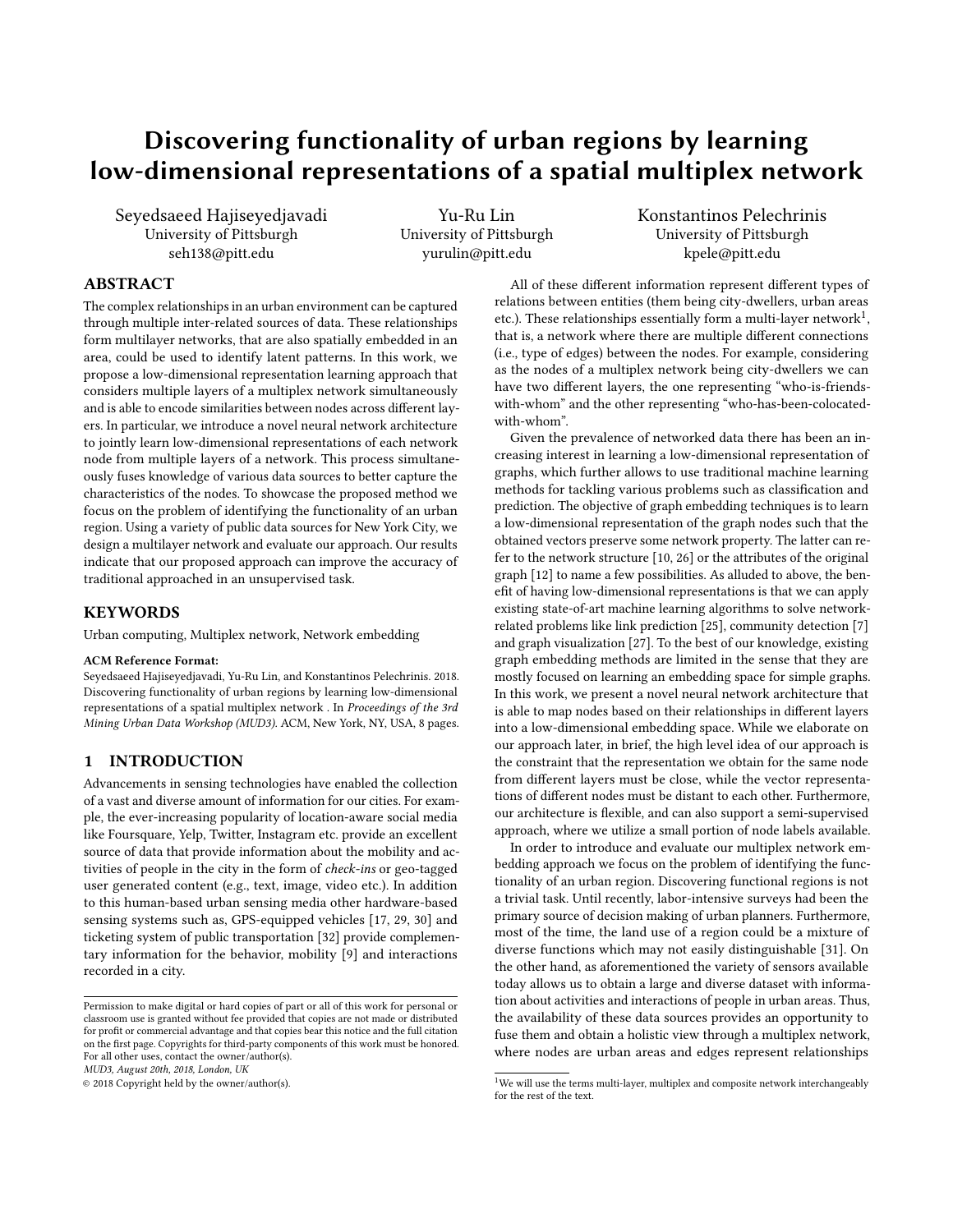between the areas. In particular, we collect a number of diferent relationships between diferent areas of New York City including, mobility (e.g., trips originating/destined from two areas during the same time), context (e.g., type of venues within the two areas) etc. We further apply our multiplex network embedding to obtain a low-dimensional representation of the nodes based on all the layers, and we fnally use this representation for classifying the nodes into diferent types of functions.

In summary, the contribution of our work is twofold:

- (1) We present a novel neural network framework that jointly learns low-dimensional node representation from a multilayer network.
- (2) We tackle the important problem of discovering the functionality of urban regions by using multiple human-generated data sources and our multilayer network embedding.

The remainder of this paper is organized as follows: In the following section we review relevant to our study literature. In section [3,](#page-2-0) we present our proposed architecture in more details, while Section [4](#page-4-0) is dedicated to the evaluation of our method. Finally, Section [4.3](#page-5-0) we present conclusions and future directions of our research.

# 2 RELATED WORK

In this section, we briefy describe several notable existing methodologies addressing the methodological problem of learning graph representation as well as our application of land use detection in an urban area.

#### 2.1 Network embedding

A network embedding learns a low-dimensional representations of nodes in a graph, that is, nodes can be represented through a latent vector space. There are diferent objectives used to learn a network embedding. The most widely used ones force the representation to be learned to accurately preserve the graph structure [\[10,](#page-7-6) [26\]](#page-7-7), and its attributes[\[12\]](#page-7-8). These embeddings allow us to apply traditional machine learning techniques, such as clustering [\[7\]](#page-7-10) and classifcation [\[16\]](#page-7-13) on complex networks.

In recent years, numerous approaches have been proposed to solve this task. Among the frst works we can refer to [\[24\]](#page-7-14) in which the authors propose a node embedding framework named Deep Walk. The framework is similar to what was presented as word embedding model in [\[21\]](#page-7-15). Considering a node as word, and each sentence as a sequence of nodes that a random walker visits during its walk, one can learn representation of a node based on its local neighbors that frequently appear before or after visiting it. Furthermore, Leskovec et al. [\[10\]](#page-7-6) design a more fexible notion of a node's network neighborhood, named node2vec, by introducing a biased node sampling strategy, which allows the random walker to traverse various neighborhood to learn richer representations of nodes. More recently, Chang et al. [\[6\]](#page-7-16) propose and examine a graph embedding method on heterogeneous networks. They use a deep neural network architecture to learn representations of nodes of diferent types, while in [\[28\]](#page-7-17) the authors highlight the importance of using a joint latent space to embed nodes of two diferent but related networks into a common low-dimensional space.

#### 2.2 Multilayer network

Many real-world systems are characterized by diferent views and properties that can not be modeled by single network. Ignoring these characteristics or aggregating them into a single layered network usually ends up losing valuable information [\[1\]](#page-6-0). Therefore, to model these systems, multilayer (or multiplex) networks are introduced. Multilayer networks are designed as more advanced network structures to capture various existing interactions or relationship between entities in a complex system. In a multilayer network, each type of relationship between nodes is represented through set of edges connecting nodes in a layer. These layers can be interconnected, thus, capturing interdependencies between the diferent layers. It is worth mentioning that multiplex network is a well-known structure to model temporal complex networks in a way that snapshots of the network taken in a specifc time-window is considered as layers of the multilayer network [\[4,](#page-6-1) [13\]](#page-7-18).

### 2.3 Spatial network

In a spatial network its nodes and edges are embedded in the geographical space. Typically nodes correspond to fxed regions, while (weighted) edges refect connections between these regions, usually based on some underlying process (e.g., mobility) [\[3\]](#page-6-2). Complex spatial network representations and frameworks have helped researchers to devise realistic models and tackle various problems in transportation [\[14\]](#page-7-19), navigation [\[5\]](#page-6-3) and human mobility pattern modeling [\[2,](#page-6-4) [19\]](#page-7-20).

As an example, in [\[15\]](#page-7-21) the authors record the average number of phone calls made in each tower cell during diferent time of a day and construct a spatial network where nodes represents cell towers and the edges represent the (thresholded) correlation between the cell phone connections observed in the corresponding pair of cell towers. They further used this network to identify communities of regions that represent similar land use. As another example, Liu et al. [\[18\]](#page-7-22) built a spatially-embedded network using taxi trip data from Shanghai. Every region corresponds to a node in the network, and the origin-destination pairs observed in the taxi trips correspond to the network edges. Using this network the authors further divide the urban area into several clusters, where regions with high intra-city flows are highlighted. This can potentially help urban planners to redefne administrative boundaries based on daily human mobility patterns.

# 2.4 Discovering urban land use

Identifying functionality of diferent regions of a city has been one the most signifcant problem in an urban studies. Pei et al. [\[23\]](#page-7-23) were one of the frst researchers tackled the problem by using mobile phone data collected in the city of Singapore. They claim that pervasive usage of mobile phones provides a valuable human generated data source that could be leveraged to reveal social function of urban land use. They cluster regions based on feature vector created on the relative calling pattern and the total calling volume of each region. Similar to [\[23\]](#page-7-23) but with more publicly available dataset, Frias-Martinez et al. [\[8\]](#page-7-24) represent each region of a city by tweeting activity patterns. Assuming regions with similar functionality have similar tweeting activity patterns during weekdays and weekends, they apply spectral clustering to assemble those regions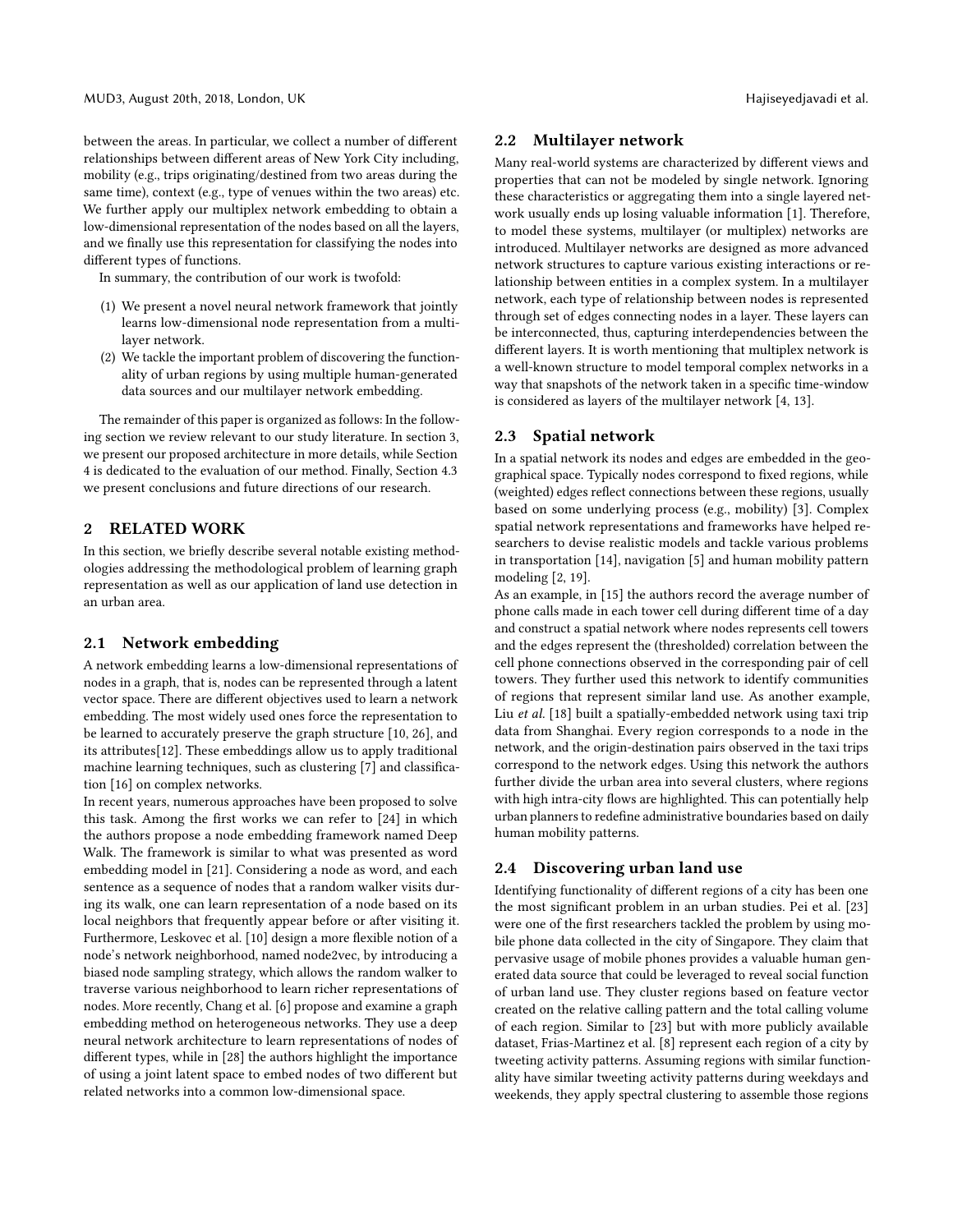Discovering functionality of urban regions by learning low-dimensional representations of a spatiaMblot manust meth, 2018, London, UK

having similar land use together. Addressing the importance of using multiple data sources to infer functionality of region, Yuan et al. [\[30\]](#page-7-3)[\[29\]](#page-7-2) employ topic-based inference model based on both type of venues located in each region and human mobility pattern between regions. To do so, each region could be considered as a document made of words generated by a triple of time, volume of incoming, and volume of outgoing trips to and from the region. Furthermore, they consider the number of diferent venues located in that region as metadata of that document (i.e. region) and apply Dirichlet Multinomial Regression (DMR )[\[22\]](#page-7-25).As a result, this method produces a distribution of topics (i.e. functions). Again region with similar distribution of functions could be clustered and be considered having similar land use.

#### <span id="page-2-0"></span>3 PROPOSED METHODOLOGY

In this section, we present our proposed framework. First, we introduce the notations used throughout the paper. Then we describe our multilayer network feature learning algorithm and the proposed neural network architecture in more details.

#### 3.1 Notations and Defnitions

We model a multilayer network as a set of  $l$  network layers  $\{g^1, g^2, ..., g^L\}$ , where  $g^l = (V, E^l)$  denotes a specific layer con-<br>eighting of V nodes and  $F^l$  intro layer edges. Simply put, the set of  $\lim_{x \to a} g(x)$  intra-layer edges. Simply put, the set of nodes are identical in all layers while the set of intra-layer edges are nodes are identical in all layers, while the set of intra-layer edges are diferent and represent diferent types of relationships. To refect the signifcance of relationship between entities captured through edge set  $E^r$  of layer r, these edges could be weighted.<br>In this study, our objective is to learn low-dimension

In this study, our objective is to learn low-dimensional representations of nodes of each layer. We use notion of  $w_i^l$  to denote the learned embedding space of node *i* on layer *l* learned embedding space of node i on layer l.

#### 3.2 Preliminary

Our frame is based on the the Skip-gram model was introduced by Mikolov et al. [\[20,](#page-7-26) [21\]](#page-7-15). It was introduced to learn a word embedding that can efectively predict its context (i.e., surrounding words). In particular they introduce two models, namely, the Continuous Bag of Words (CBOW) and the Skip-gram. In the Skip-gram model, the input is an one-hot vector representing the target word, and the objective function to be minimized is the log loss of the probability. Mathematically, the objective function of a Skip-gram model is:

$$
\text{minimize } J = -logP(N(w_t)|w_t; \theta) \tag{1}
$$

where  $\theta$  are the model parameters that need to be learned and  $P(N(w_t))$  is the probability of the context of the word with embedding  $w_t$  being  $N(w_t)$ . Considering a Naive assumption that the probability of words appearing in the context of the target word are independent of each others, we can rewrite the formula as:

minimize 
$$
J = -\log \prod_{w_c \in N(w_t)} P(w_c | w_t; \theta)
$$
 (2)

Finally, by assuming symmetry in the feature space the conditional probability can be modeled using the Softmax function. Hence, with  $w_t$  and  $w_c$  being the embedding vectors of the target and context words of a document with vocabulary set of V we have:

minimize 
$$
J = -log \prod_{c \in C_t} \frac{\exp(w_c^T w_t)}{\sum_{i=1}^{|V|} \exp(w_i^T w_t)}
$$
 (3)

where  $C_t$  is the set of all words existing in the context window of the target word,  $w_t$ . With this objective function in hand, one can the target word  $w_t$ . With this objective function in hand, one can<br>simply compute the gradient and undate the cost function at each simply compute the gradient and update the cost function at each iteration via Stochastic Gradient Descent.

Simply put, the goal of skip-gram model is to learn a representation  $w_t$  for each word such that its inner product with the corresponding representation of its context words  $w_c$  will be much higher as compared to that with words that do not appear in its context.

The Skip-gram model was further used by Perozzi et al. [\[24\]](#page-7-14) in Deepwalk to learn node representation in a network. The authors sample the graph by utilizing random walks on the graph [\[11\]](#page-7-27) and consider each node as a word in the Skip-gram mode and each sentence as a sequence of nodes that a random walker visits.

# 3.3 Proposed Framework

In this work, we propose an approach to learn an embedding for a multilayer network extending/using the Skip-gram model. In particular, we simultaneously learn a low-dimensional space of nodes based on their relationships in diferent layers. As alluded to above, in order to present and evaluate our approach, we will consider the application of discovering the land use of an urban region. This setting is ideal for considering a multilayer network, that is able to represent urban region (nodes) and diferent relationships (edges) between them on diferent network layers. By learning an embedding space of nodes in this graph, we expect nodes with similar functionality to obtain similar/closer representation.

For our approach we will also rely on graph sampling through random walks. Each layer is considered as a regular single network and thus, we will have multiple sequences of nodes for each layer.

Objective: Our objective is to learn a low-dimensional representation that not only preserves the structure of each layer, but also forces similar nodes in diferent layers have close representation. To learn the model, our framework optimizes the sum of multiple loss functions as follows:

minimize 
$$
J = \sum_{l=1}^{L} (J_l) + J_p
$$
 (4)

where  $J_l$  is the loss function from learning the embedding space<br>of nodes in layer  $l$  and  $L$  corresponds to objective function of of nodes in layer  $l$  and  $J_p$  corresponds to objective function of pairing the same nodes of diferent layers (it can be thought of as a type of regularization). Pairing nodes is the process of enforcing representations of a node on multiple layers be similar. Conversely, representation of dissimilar nodes on diferent layers will become more distant to each other.

#### 3.4 Learning process

To learn the embedding space of each layer, we use the negative sampling introduced in [\[21\]](#page-7-15). Negative sampling is an effective approach proposed to reduce the computational cost of the inner product of  $|V|$  embedding vectors at each iteration (Eq. 3). Instead of computing inner products of the embedding of the target node with every other nodes of the network, we only sample a small set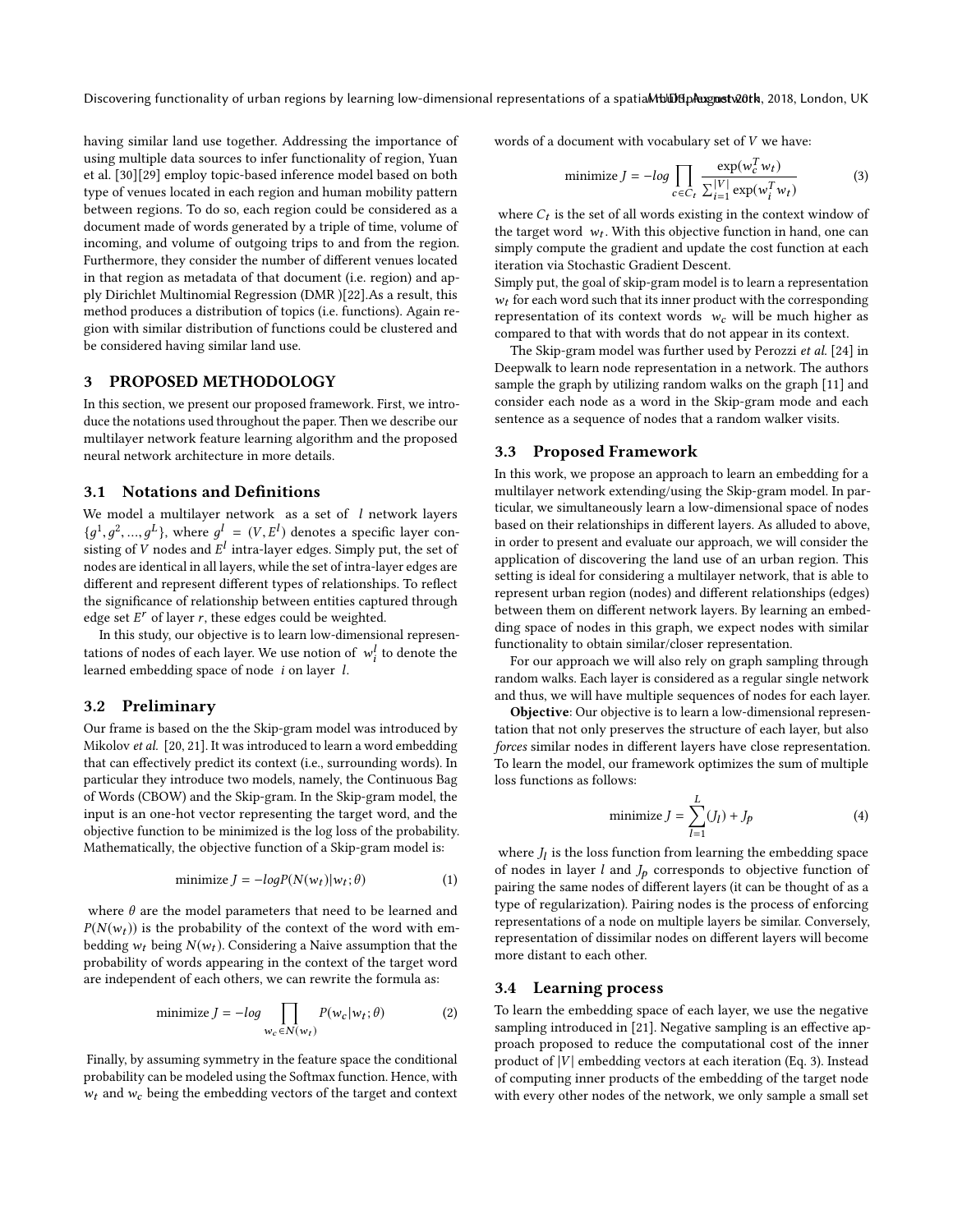

#### Figure 1: The proposed neural network architecture to learn low-dimensional representation of nodes in a multilayer network

of nodes that did not appear in the target's context. Assuming  $C_t$ as a set of visited nodes in the context of the target node  $V_t$  and  $\hat{C}_t$ as a set of negative examples. With respect to Negative Sampling strategy, we can rewrite equation 3 as follows:

$$
\underset{\theta}{\operatorname{argmax}} \prod_{c \in C_t} P(1|w_c, w_t, \theta) \prod_{c \in \hat{C}_t} P(0|w_c, w_t, \theta) \tag{5}
$$

Here, we use one and zero for positive and negative samples respectively. With replacing probability with sigmoid function, we will have

$$
\underset{\theta}{\operatorname{argmax}} \sum_{c \in C_t} log(\frac{1}{1 + exp(-w_c^T w_t)}) + \sum_{c \in \hat{C}_t} log(\frac{1}{1 + exp(w_c^T w_t)})
$$
\n
$$
\tag{6}
$$

Therefore, the loss function for learning embedding vector of nodes on layer l will be:

$$
J_l = -\Big[\sum_{c \in C_l^l} log \sigma((w_c^l)^T . w_t^l) + \sum_{c \in \hat{C_l}^l} log \sigma(-(w_c^l)^T . w_t^l)\Big] \tag{7}
$$

So far, the embedding space of each node is learned independently. However, as aforementioned, our framework enforces same nodes on diferent layers to have similar representations, and likewise, diferent nodes should have distant embedding spaces, through the pairing nodes process. This essentially allows us to fuse information obtained from diferent sources. We achieve this by setting:

$$
J_p = -\Big[\sum_{t=t'} log \sigma((w_t^i)^T . w_{t'}^j) + \sum_{t \neq t'} log \sigma(-(w_t^i)^T . w_{t'}^j)\Big] \tag{8}
$$

This function implies that during the learning process if the selected nodes of layers i and j are identical, then they are considered as positive sample between layers. Conversely, for non-identical nodes, they are considered as a negative sample. To pair nodes of more than two layers, we need to randomly choose  $i$  and  $j$  in the sampling phase which will be discussed in more details in the following section.

## 3.5 Framework architecture

Figure 1 illustrates our proposed neural network architecture. The frst layer of the neural network, includes l modules that correspond to the number of network layers we have. The input to each module is a pair of context  $w_c^t$  and target nodes  $w_t^t$ . For the softmax layer, we need to know whether these  $w_c^l$  belongs to  $C_t^l$  (i.e., positive sample) or  $\hat{C}_t^l$  (i.e., negative sample). The process of learning the  $\sum_{t=1}^{\infty}$  or  $\sum_{t=1}^{\infty}$  and  $\sum_{t=1}^{\infty}$  can be  $\sum_{t=1}^{\infty}$  can be  $\sum_{t=1}^{\infty}$  can be  $\sum_{t=1}^{\infty}$  can be  $\sum_{t=1}^{\infty}$  can be  $\sum_{t=1}^{\infty}$  can be  $\sum_{t=1}^{\infty}$  can be  $\sum_{t=1}^{\infty}$  can be  $\sum_{t=1}$ function introduced in the previous section (Eq. 7). In each layer, the representation of each node is learned by looking at its context nodes. The choice of context nodes is defned by the sequence of nodes that the random-walker visits. If the walker tries to stay in the neighborhood of the previously visited node, the representation of each node will preserve the local structure of its neighborhood. Otherwise, the random-walker can go deeper in the network, and consequently, the embedding space will capture the richer structure of the network.

The next hidden layer of the neural network is our node pairing module. In this module, the target node's representation of each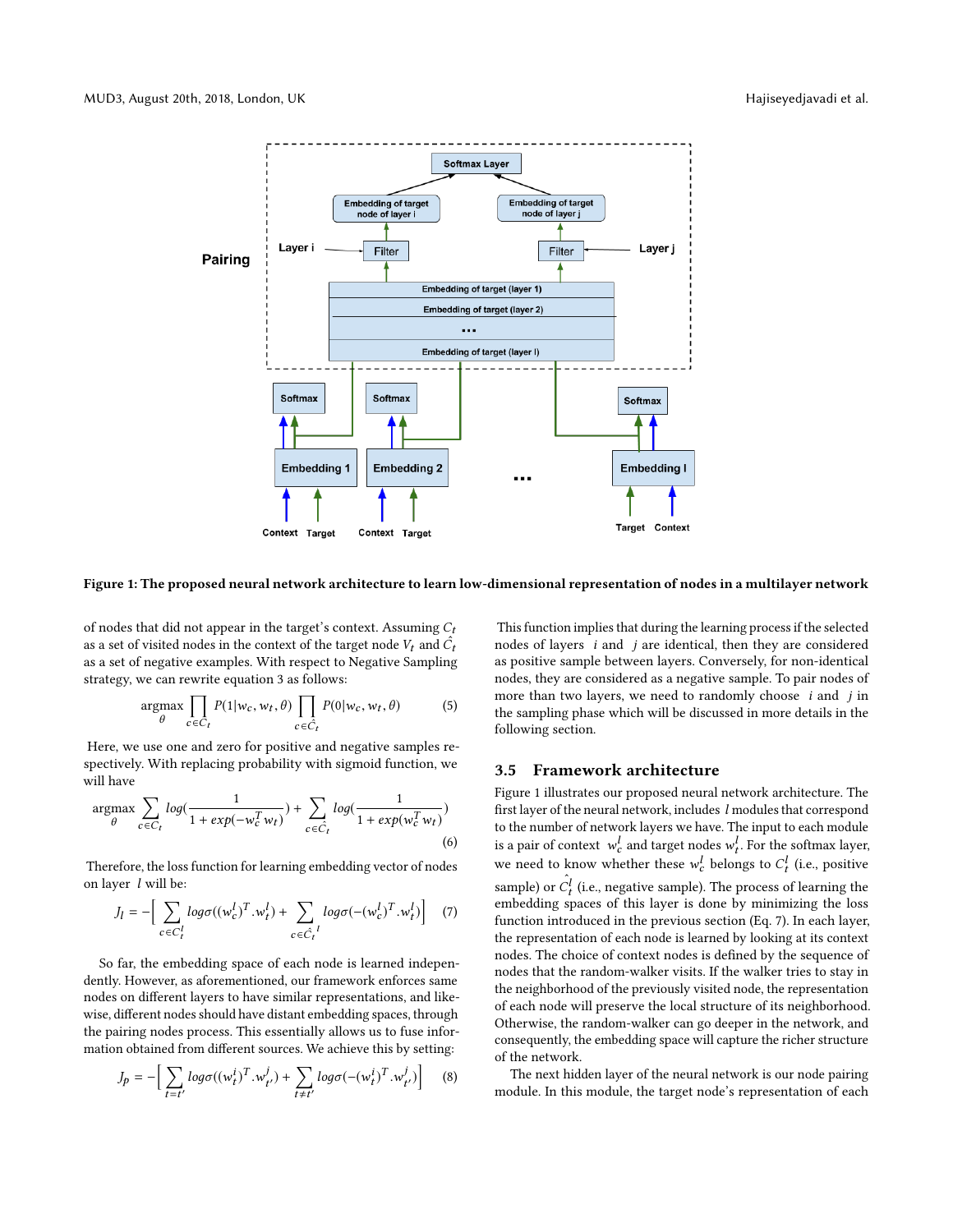Discovering functionality of urban regions by learning low-dimensional representations of a spatiaMblot manust meth, 2018, London, UK



Figure 2: An example of positive and negative pairs of the node *i* from layer  $\alpha$  and the nodes from the other layers. Green lines represent positive pairs and red dashed line represent negative pairs

layer will be stacked over each others. Simply put, for each iteration, a matrix  $S_{l \times k}$  is constructed where *l* is the number of layers, and *k* is the dimension of the embedding space. If the number of layers is the dimension of the embedding space. If the number of layers exceeds two, then at each iteration, two layers  $i$  and  $j$  are randomly selected. The target nodes of the selected layers,  $w_t^i$  and  $w_{t'}^j$ , would<br>be compared in the softmax layer based on the Eq. 8. The key insight be compared in the softmax layer based on the Eq. 8. The key insight of this module is that if these two target nodes are representing the same entity (i.e.  $t = t'$ ) their embedding space need to be close (Fig. 2). Otherwise if  $t \neq t'$  then the inner product of their embedding. 2). Otherwise, if  $t \neq t'$  then the inner product of their embedding spaces need to be near zero to minimize the objective function. This spaces need to be near zero to minimize the objective function. This leads to learn dissimilar representations of those nodes.

In this work, we use the fexible approach introduced in [\[10\]](#page-7-6) to learn representations to preserve a trade-off between local and global structure of the network. As it is discussed in this paper, the time-complexity of each sample of a single network is  $O(\frac{1}{k(l-k)})$ <br>in which *l* is the length of a random walk and *k* is the number of in which  $l$  is the length of a random walk and  $k$  is the number of

generated samples. In our work, the process of sampling of each layer is independent of the other layers which could be computed in parallel.

# <span id="page-4-0"></span>4 EXPERIMENTAL EVALUATION

In this section, we evaluate our model through its ability to discover the functionality of urban regions in NYC.

### 4.1 Datasets

In order to build the spatial multiplex network required we use various data sources that cover activities in NYC. In particular we use the following sources: 1) **Yellow taxi trip records**  $^2$  $^2$ . This dataset includes latitude and longitude of passenger pick-ups and drop-ofs,

<span id="page-4-1"></span>



Figure 3: The Land Use of Manhattan. Red, blue, grey, and green areas respectively represents manufacturing, parks, residential, and commercial zones.

dates, times, Taxi IDs and trip IDs. After removing trips with missing pick-up or drop-off coordinates, we have a total of 53,324,684 records collected between May to September 2016. 2) Points of In-terest (POI)<sup>[3](#page-4-2)</sup>. This dataset was collected using the Foursquare API and includes information about 181,208 POIs located in Manhattan, New York. Alongside the location of POIs, we have categories of them which falls into 9 major groups. 3) User-generated content on Twitter. This dataset includes more than 27 million anonymized geo-tagged tweets. Each tweet has a unique ID, anonymized user ID, time and the location of the posted tweet.

For our urban region functionality ground truth we use NYC ZOLA (the Zoning and Land Use Application)<sup>[4](#page-4-3)</sup>. Each plot of land within the city's jurisdiction has been categorized into 4 major functions; residence, commercial, or manufacturing and parks (Fig. 3). For each region, we assign the the functionality of a zone that it has the greatest spatial overlap with. Except some exceptions, each region entirely falls inside a single zone.

#### 4.2 Building the multilayer network

In our setting, we consider each block as our urban unit that corresponds a network node.

Using the datasets aforementioned we build the following 4 layers.

<span id="page-4-2"></span> $^3$ https://developer.foursquare.com/

<span id="page-4-3"></span><sup>4</sup>http://www1.nyc.gov/site/planning/zoning/about-zoning.page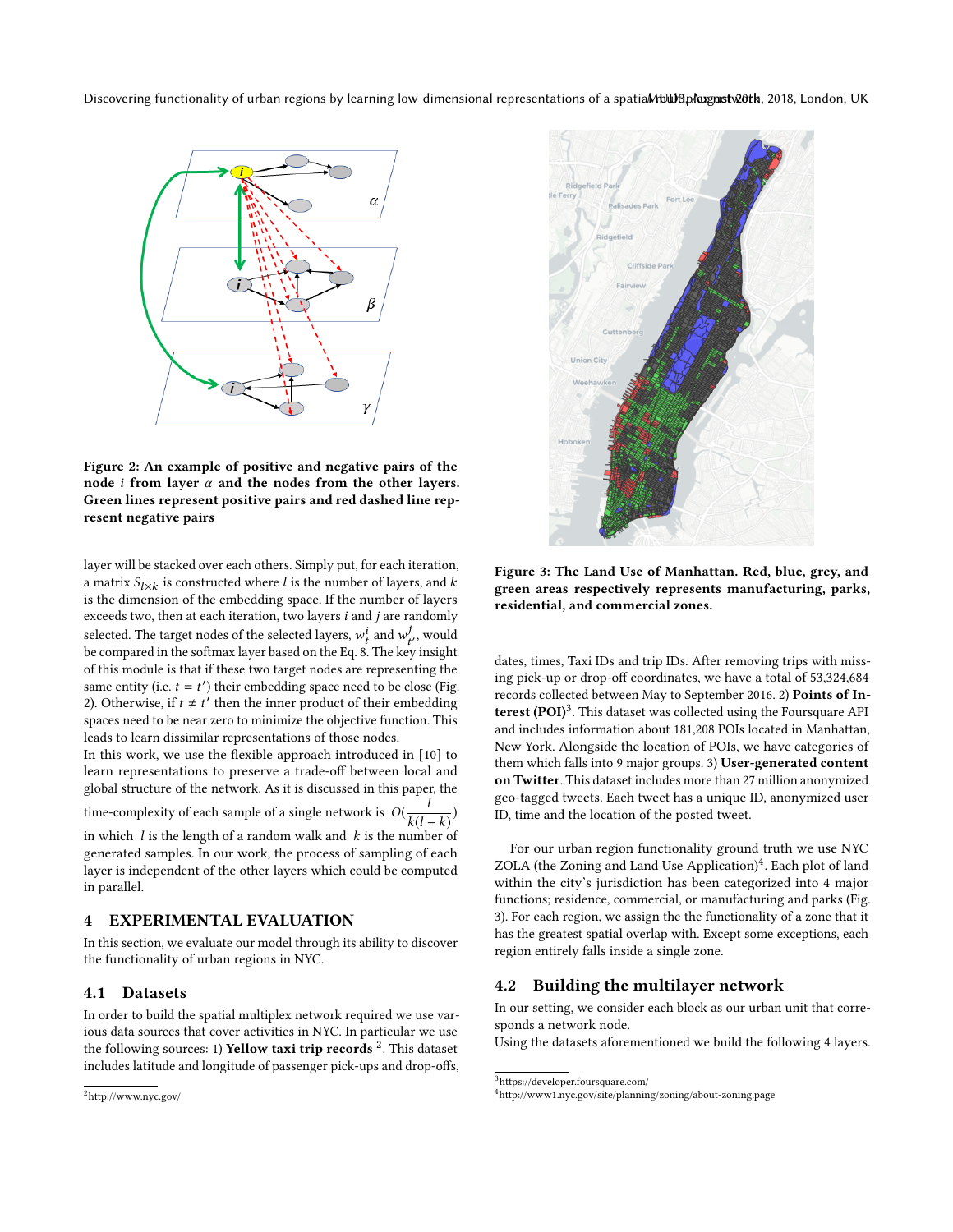

Figure 4: The comparison of baselines by the measure of Separability

**Co-originated layer**: We start by creating a feature vector  $U^{(l)}$ <br>caseb node  $l$  (i.e., block). Each element of  $U^{(l)}$  conceants the out for each node *l* (i.e., block). Each element of  $U^{(l)}$  represents the av-<br>erage number of trips that are originated from the block *l*. To differerage number of trips that are originated from the block l. To diferentiate human mobility pattern on working days and holidays,  $U^{(l)}$ <br>is made by concatenation of average number of outgoing trips is made by concatenation of average number of outgoing trips happened on weekdays and weekends. In other words, by using hourly granularity, as we choose to, we would have  $U^{(l)}$  with the length of 48. Then, we standardize feature vectors  $U^{(l)}$  into  $U^{(l)}$ and calculate cosine similarities between the  $U^{(i)}$  and  $U^{(j)}$  for each nairs of *i* and *i*. The obtained cosine similarities are used as the pairs of i and j. The obtained cosine similarities are used as the weights of the link between the corresponding pair of nodes. In our final network layer we keep the top- $k$  links (based on their weight value). In our experiments, we set  $k = 10$  for all layers.

Co-destined layer: This layer is built in a similar to previous layer manner. In this case the feature for each node is based on the average number of incoming trips to a region.

Social media layer: Similar to the previous layers, the feature vectors are built based on the average number of geo-tagged tweets posted in each city block.

Semantic layer: For this layer, the feature vector of each node captures the distribution of the POI categories from Foursquare. Edges connect nodes based on the similarity of the feature vectors. Unlike the previous layers, temporality does not have any efect on the categories of venues.

The multiplex network encodes various relationship aspects of a region. Regions with similar mobility pattern, social media usage pattern, and venues are strongly inter connected to each other in this network. Intuitively connections with such similarities will have similar land use. Consequently, the learned space of nodes with similar characteristics needs to be close to each other, so that we can assert they have similar land use pattern.

# <span id="page-5-0"></span>4.3 Evaluation metric

The output of our framework is the node representations of diferent layers. In other words, we learn a feature vector representing

each region of the city. To reiterate, the intuition is regions with close feature space belongs to the same functional zones. For our evaluations, we defne an evaluation metric named separability, which is independent of any clustering algorithm applied:

Intracluster distances : the average of distances between representations of all pair of nodes i and j where they both have identical labels

Intercluster distances: the average of distances between representations of all pair of nodes  $i$  and  $j$  where they both have non-identical labels

$$
Separability = \frac{Intercluster - Intracluster}{max(Intercluster, Intracluster)} \tag{9}
$$

The intuition behind this metric is that if nodes of the same labels have close representations and nodes with diferent labels have far representations, the separability value would be high.

#### 4.4 Baselines

In order to evaluate the goodness of the proposed framework we compare its performance with several baselines as follows:

Raw features: For each region *l*, its corresponding unnormalized feature vector is used (i.e.  $U^{(l)}$ ).<br>Normalized features: For each r

Normalized features: For each region *l*, its corresponding normalized feature vector is used (i.e.  $U^{(l)}$ ).<br> **Independent embedding:** After co

Independent embedding: After constructing each network layer based on steps described in section 4.2, we apply node2vec [\[10\]](#page-7-6) on each layer to independently learn representations of each layer's nodes. The obtained representations will be used for the evaluation.

#### 4.5 Results

We evaluate the performance of introduced baseline by the measure of Separability (Fig. 4). As it can be seen, applying single network embedding on each layer almost outperforms using raw and normalized feature vectors. One reason behind that must be the way network is built and used for the embedding. As it was described earlier, nodes (i.e. regions) with similar patterns are closely interconnected together and thus, during the sampling process, it is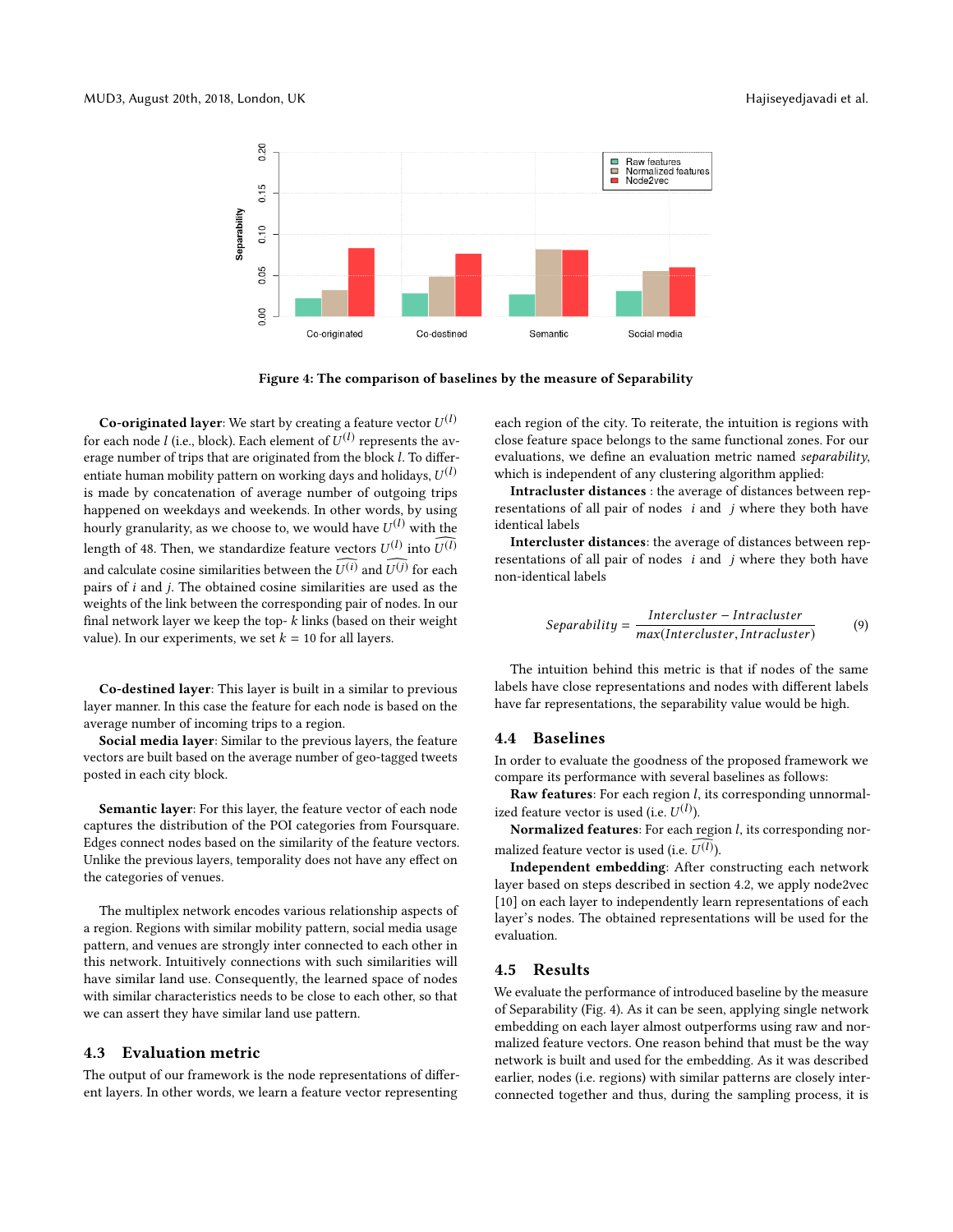

Figure 5: The performance of the proposed framework on every pair of layers

more likely the random walker visits densely connected nodes during its traverse. Using nodes appeared in the same visits as positive samples for learning phase, their representations would be learned in close to each others and far from other non-similar nodes. Therefore, as we expected the Separability value of the node representations would be higher.

We use our framework to learn node representations of all possible pair of layers together. Although the proposed framework is capable of learning node representations of more than two layers, for the sake of interpretability of the results, we only examine a pair of layers for each experiment and keep more advanced experiments and analysis for future works. In Fig. 5, we demonstrate the performance of the proposed framework by the measure of Separability. As it can be observed, the process of co-learning, enhanced the goodness of results. This must have come from the fact that in our framework, the representation of each node on each layer not only is learned by its context nodes, but also during pairing process we assure that the embedding space should not be diferent to the very same node on the other layer. In other words, this process share views between multiple layers to learn richer and more comprehensive representations for each nodes.

The other observation is the effect of semantic layer on the improvement of the results. Semantic layer, which is constructed based on the categories of venues location in each region, implies the type of activities that could be done in each region. During our experiments, we observed that this layer has a signifcant impact on improving the accuracy of representations of other layers, especially co-originated and co-destined layers. On the other hand, we can see that using two layers of co-originated and co-destined together did not end up a signifcant increase of the performance. We can argue that these two layers are sharing similar mobility patterns and could be combined into one for reducing input data.

#### 5 CONCLUSION AND FUTURE WORK

In this work, we present a novel neural network architecture that aims to jointly learn from multiple layers of the network to fnd lowdimensional representations of each node. We learn low-dimensional embedding vectors of nodes in a way that the representation of identical nodes belonging to diferent layers would be similar, and embedding spaces of diferent nodes would be distant to each other. To measure its efectiveness we map information of publicly available datasets collected from New York City as a multilayer network and applied our framework to discover the functionality of its regions. For future direction, we plan to examine the efectiveness of the framework by adding labels during the learning process to improve the accuracy of the model. Also, it needs more experiment and analysis to reveal the hidden interaction of diferent layers and the contribution of each one on the result.

## 6 ACKNOWLEDGMENTS

This work is part of the PittSmartLiving<sup>[5](#page-6-5)</sup> project, which is supported in part by National Science Foundation Award CNS-1739413.

#### REFERENCES

- <span id="page-6-0"></span>[1] Alberto Aleta and Yamir Moreno. 2018. Multilayer Networks in a Nutshell. arXiv preprint arXiv:1804.03488 (2018).
- <span id="page-6-4"></span>[2] Duygu Balcan, Vittoria Colizza, Bruno Gonçalves, Hao Hu, José J Ramasco, and Alessandro Vespignani. 2009. Multiscale mobility networks and the spatial spreading of infectious diseases. Proceedings of the National Academy of Sciences 106, 51 (2009), 21484–21489.
- <span id="page-6-2"></span>[3] Marc Barthélemy. 2011. Spatial networks. Physics Reports 499, 1 (2011), 1–101.
- <span id="page-6-1"></span>[4] Stefano Boccaletti, Ginestra Bianconi, Regino Criado, Charo I Del Genio, Jesús Gómez-Gardenes, Miguel Romance, Irene Sendina-Nadal, Zhen Wang, and Massimiliano Zanin. 2014. The structure and dynamics of multilayer networks. Physics Reports 544, 1 (2014), 1–122.
- <span id="page-6-3"></span>Sergey V Buldyrev, Roni Parshani, Gerald Paul, H Eugene Stanley, and Shlomo Havlin. 2010. Catastrophic cascade of failures in interdependent networks. Nature 464, 7291 (2010), 1025–1028.

<span id="page-6-5"></span> ${\rm^5}$ <https://pittsmartliving.org/>